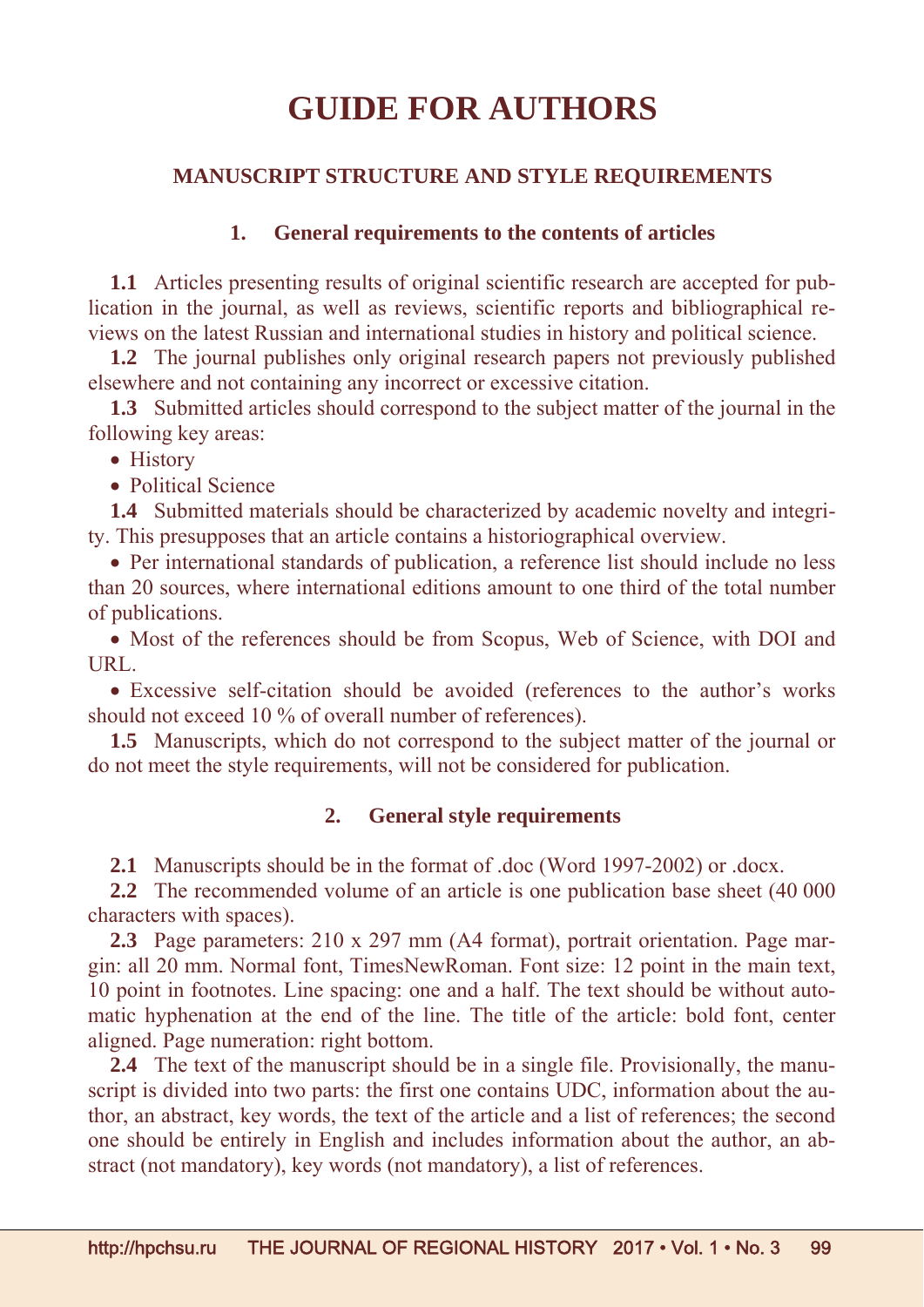## **3. Composition and presentation rules for the section in the Russian language**

**3.1.** Information about the author of the article: last name, first name and patronymic (if applicable) of the author in full, degree/s (if any), title (if any), position, affiliation (name of the organization, place of work/study (in full), city, country, author's contact details: telephone number and email address.

**3.2.** UDC and the title of the article.

**3.3.** An abstract of **400-600 characters**, which must be informative and informative (it should briefly reflect the content of the article as close as possible, as well as its structure and conclusions).

**3.4.** Key words (8–10).

**3.5.** The text of the article. The article should have the following structural elements:

a) Introduction;

- b) Main text;
- c) Conclusion.

**3.6.** List of references.

## **4. Rules on graphic presentation data**

**4.1.** Drawings, tables, diagrams, charts, etc. are to be numbered, the sources are to be provided and printed within the margins of the page.

**4.2.** All highlights in the text of the article must be only in italics (not in bold or underlined).

**4.3.** Depending on the complexity of graphic materials, the Editorial Board retains the right to remove them from the text.

## **5. References in the text and in footnotes**

All footnotes are given per page in 10-point size. (*Author*. Title. Place of publication (without publisher's name), year of publication. Pages) at the bottom of each page.

When referring to an electronic resource, a full and accurate link to the Internet resource and the date of retrieval are to be added at the end of the footnote.

In case the source is an archive document, the name of an archive in full without abbreviation is to be given first followed by an abbreviation in brackets. Fund. Series. Record. Sheet. When referring to documents from the same archive, only abbreviation is used for its name.

#### *Examples:*

*Glebov S.* Evraziistvo mezhdu imperiei i modernom. Istoriia v dokumentakh [Eurasianism between Empire and Art Nouveau]. M., 2009. P. 27.

*Starostina T.* Posleblokadnyi tranzit. Dnevnik [Transit after the blockade. Diary] // Sever. 2005. No. 5–6. Pp. 127–133.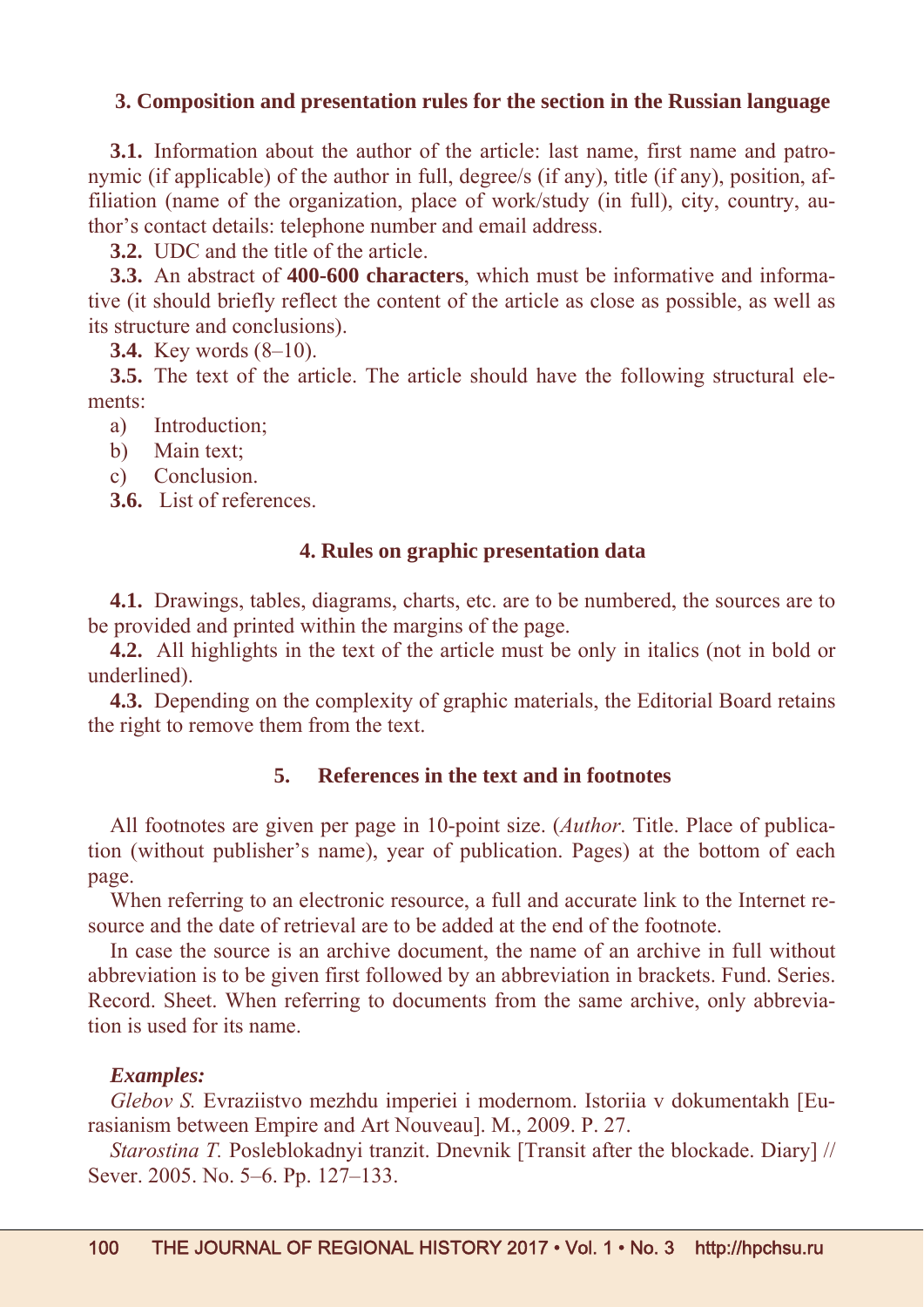*Lazarev G*. Frantsuzy ukhodiat iz Mali [The French leave Mali] // Gazeta.ru. 06.02.2013. URL: http://www.gazeta.ru/politics/2013/02/06\_a\_4954773.shtml (retrieved: 22.02.2014).

The State Archive of Vologda region (SAVR). F. 366. S. 1. R. 1188. L.3. (when referred for the first time)

SAVR. F. 3105. S. 1. R. 3. L. 1 verso. (when referred for the second time)

Vysochaishe utverzhdennoe Polozhenie o gubernskikh i uezdnykh zemskikh uchrezhdeniiakh ot 1 ianvaria 1864 g. [Statute on governorate and district institutions approved by the Imperial, dated 1 January 1864] // PSZ. S. 2. Dep. 1 V. XXXIX. St.-P., 1867. N 40457. Pp. 18–20.

*Stocking M.K*. (ed.) The Journals of Claire Clairmont*.* 1814–1827*.* Cambridge, 1968. Р. 325.

*Boisbouvier Ch*. Mali : le retour de la Françafrique? // RFI.fr. 23.07.2013. URL: http://www.rfi.fr/afrique/20130722-mali-presidentielle-francafrique-hollande-fabiustraore-tiebile-drame (retrieved: 26.02.2014).

#### **6. Rules for arranging the list of references**

6.1. The list is to be numbered in alphabetical order.

6.2. The list is to include only scientific works.

6.3. **All references to sources should be given as footnotes and not included in the list of references at the end.**

6.4. **Monographs** should be presented as follows:

- *Last name, first name and patronymic (if applicable) of the author/s;*

- Title of the book;

- Information about the book in the following order: place of publication, publishing house, year of publication. Pages.

#### *Examples:*

*Potemkina M.N*. Evakuatsiia v gody Velikoi Otechestvennoi voiny: liudi i sud'by [Evacuation in the years of the Great Patriotic War]. Magnitogorsk: MaGU, 2002. 264 p.

*Cross A.G.* By the banks of the Neva': chapters from the lives and careers of the British in  $18^{th}$  – century Russia. Cambridge: Cambridge University Press, 1997. 474 p.

### 6.5. **Dissertations and published summaries of dissertations**:

*Arslanova Ch.R.* Evakuirovannoe i deportirovannoe v Bashkirskuiu ASSR naselenie v gody Velikoi Otechestvennoi voiny (1941–1945) [Population evacuated and deported to Bashkirskaya ASSR in the years of the Great Patriotic War]: published summary of dissertation. Ufa, 2006. 25 p.

*Iskhakova G.R.* Sotsial'naia politika Sovetskogo gosudarstva v gody Velikoi Otechestvennoi voiny (na materialakh Bashkortostana) [Social policy of the Soviet State in the years of the Great Patriotic War]: PhD dissertation. Ufa, 2002. 147 p.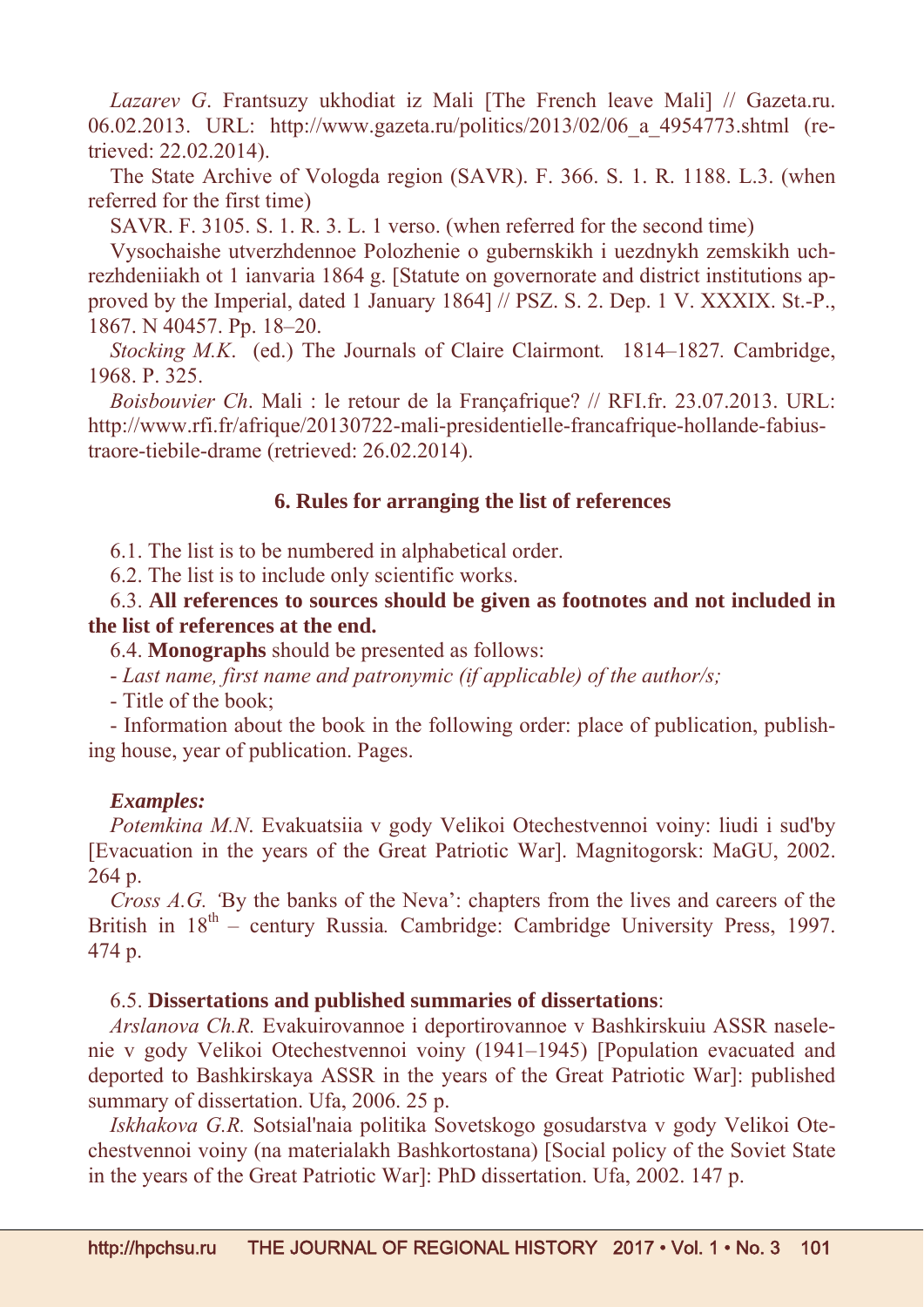## 6.6. **Articles in journals / collections of articles** are to be presented as follows:

- Last name, first name and patronymic (if applicable) of the author/s;

- Title of the article // Title of the collection of articles/journal;

- Publisher's imprint in the following order: Year of publication. Number. Pages. DOI index (if available)

## *Examples:*

*Kumanev G.A.* Voina i evakuatsiia v SSSR. 1941–1942 gody [The war and evacuation in the USSR in 1941-1942] // *Novaia i noveishaia istoriia*. 2006. No. 6. Pp. 7– 27.

*Solodyankina O.Y.* European widows as governesses in the  $18<sup>th</sup>$  – and 19th-century Russia // *Women's History Magazine.* 2010. Issue. 63. Рp. 19–26.

6.7. **References to electronic resources** are to be provided in a similar manner, as in the previous sections, but at the very end of the reference the exact link to the internet resource and the retrieval date are to be added.

## *Example:*

*Stansfield G.* Iraqi Kurdistan: political development and emergent democracy. Taylor & Francis e-library, 2003. URL: https://www.academia.edu/3271178/Iraqi\_ Kurdistan Political development and emergent democracy (retrieved: 04.10. 2014).

6.8. When reference is made to an electronic publication (articles or monographs), the full name of the site is to be provided.

## **7. Composition and presentation rules for the section in the English language**

7.1. Information about the author of the article:

- Last name, first name and patronymic (if applicable) in full, transliteration (for automatic transliteration we recommend using the site http://translit.net/**; it is essential to select LC standard** in the main menu of the site, in the 'Options…' section), degree (if applicable), title (if applicable), position, author's email address;

- Affiliation (name of the organization, place of work/study in full (full official name of the organization in English, post code, country, city, street (in transliteration), building).

7.2. The title of the article – English translation.

7.3. Not mandatory: Abstract in English, **between 400-600 characters in volume** (must be written using commonly used terms and expressions in the field, must constitute an independent text, be informative and rich in contents, as far as possible reflecting the contents, structure and conclusions of the article).

7.4. Not mandatory: key words in English (8–10 words or word combinations).

7.5. References.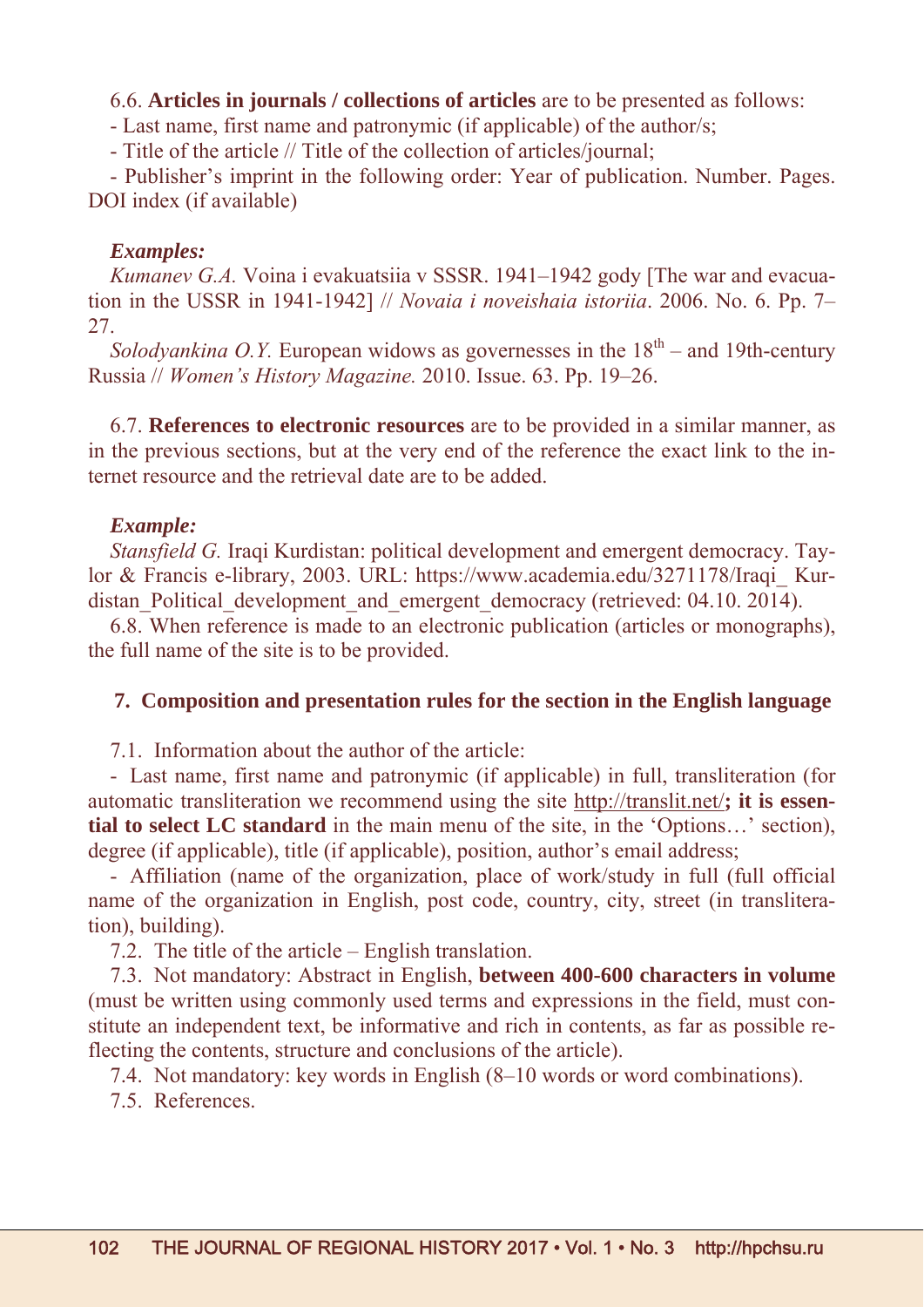## **8. Presentation rules for 'References' section**

8.1. The structure of references to publications is to be totally identical to the list of references in Russian.

8.2. In the 'References' section, as in the list of used literature, only scientific articles and monographs are to be included.

8.3. All references to sources are to be given as footnotes.

8.4. **Monographs** are to be presented as follows:

- Last name, first name, patronymic (if applicable) – transliteration (for Russian authors), **LC standard**;

- *Title of the book in italics* – transliteration, **LC standard,** if the book is published in Cyrillic characters, followed by the English translation of the title in square brackets;

- Year of publication;

- Information about the publication as follows: location of publishing house, name of the publishing house;

- Pages,

- if the book is in Russian, add (In Russian) at the end.

## *Examples:*

Ter-Minasova S.G. *Rossiia i Zapad: dialog kul'tur* [Russia and West countries: dialogue of cultures]. Moscow: Tsentr po izucheniiu vzaimodeistviia kul'tur, 2000. 320 p. (In Russian)

Bevir M., Rhodes R.A.W. *Interpreting British governance.* London: Routledge, 2003. 150 p.

8.5. Articles **in journals** are to be presented as follows:

- Last name, first name, patronymic (if applicable) of the author/s – transliteration (for Russian authors) **LC standard**;

- Title of the article – transliteration, **LC standard**, if the article is written in Cyrillic characters, followed by the English translation of the title, in square brackets;

- Information about the publication as follows: *Name of the journal (in italics)* – transliteration, **LC** standard, year of publication, number, pages, DOI index (if available);

- if the article is in Russian, add '(In Russian)' at the end.

## *Examples:*

Dunin A. Guvernery v starinu v pomeshchich'ikh sem'iakh [Tutors in landowner families in old times]. *Istoricheskii vestnik* [Historical Herald], 1909, vol. 117, July, pp. 185–194. (In Russian)

Cross A.G. An Anglo-Russian Medley: Semen Vorontsov's other son, Charles Cameron's daughter, Grand Duke Alexander Pavlovich's English playmate and not forgetting his English nurse. *The Slavonic and East European Review,* 1992, vol. 70, no. 44, pp. 708–721.